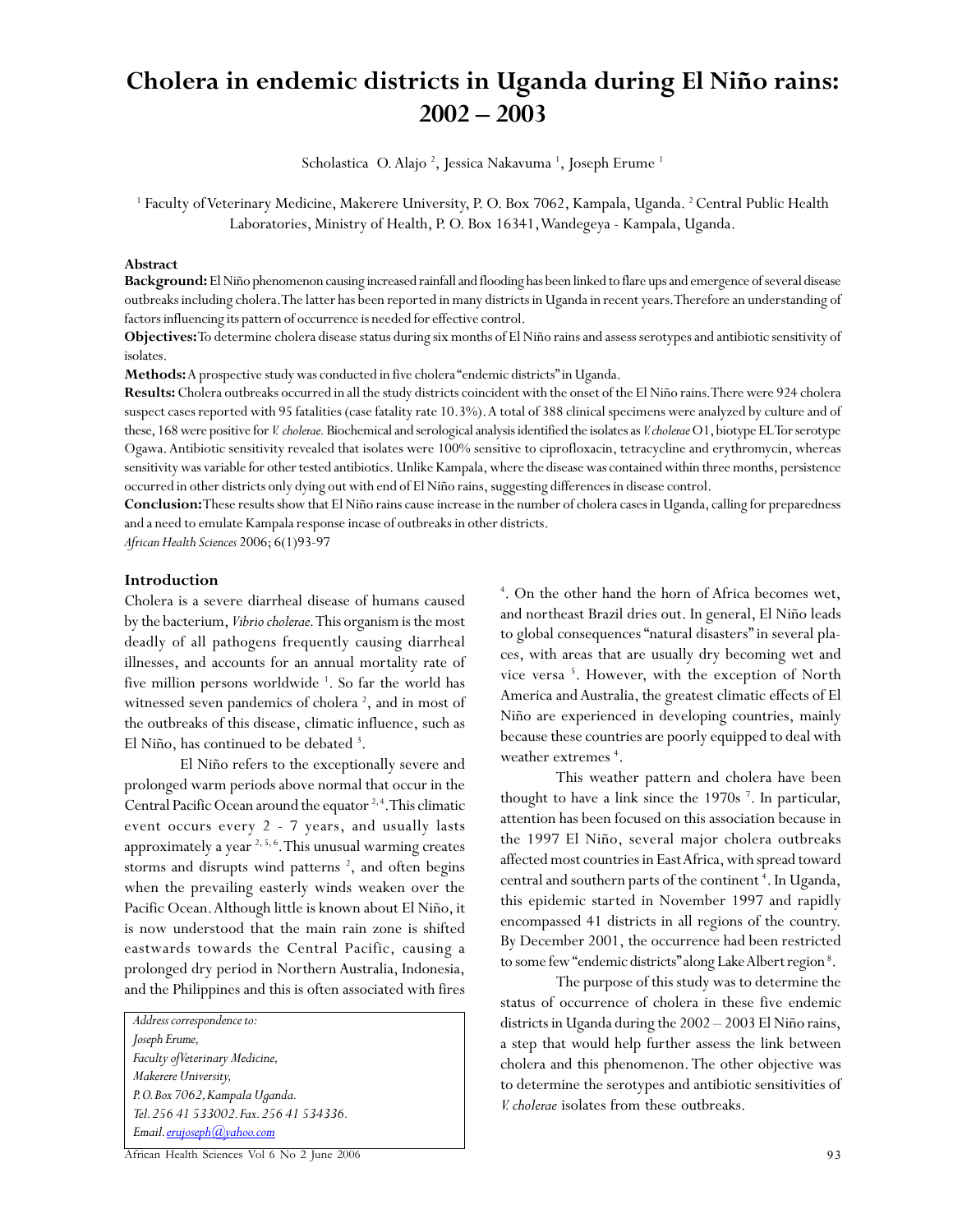## **Methods**

Purposive sampling was carried out from August 2002 to January 2003. Stool samples or rectal swabs were collected from cholera suspect cases admitted to health units in the districts of Bundibugyo, Hoima, Masindi, Nebbi and Kampala (Uganda). A cholera suspect case was defined by the presence of cholera-like symptoms, that is, profuse watery diarrhea with vomiting and stools with the appearance of rice water. When a cholera epidemic was reported, district laboratory and surveillance focal persons visited and established whether there was an outbreak. Samples were collected, preferably before antibiotic therapy was administered, although most patients had been on antibiotics before the sample collection team reached the site. Personal data such as name, age, sex, and location, date of onset of disease, suspected disease and type of treatment received, if any, were collected. All the samples were collected into Cary-Blair transport medium (Oxoid) and delivered to the Central Public Health Laboratory, Kampala.

Standard microbiological methods were used for the culture and identification of *V. cholerae* isolates, as described previously <sup>9</sup>. The isolates were subsequently serotyped by agglutination with Polyvalent 01 and monospecific Ogawa and Inaba antisera (GlaxoWellcome, England)<sup>10</sup>. Additionally, isolates were assessed for susceptibility to seven (ampicillin, chloramphenicol, ciprofloxacin, tetracycline, nalidixic acid, cotrimoxazole and erythromycin) anti-bacterial drugs by the standard disk diffusion assay <sup>11</sup>. Isolates were categorized as sensitive or resistant based on the standardized zones of inhibition.

## **Results**

#### **Cholera status in Hoima district**

We have tested 145 clinical specimens from cholera suspected cases admitted to health centers in Hoima district. After analysis, 49.6% of these samples were culture positive for *V. cholerae*. As shown in Table. 1, the highest number of cholera suspected cases were reported in August and September coincident with the onset of El Niño rains. Subsequently, the number of cases went down and no cases were reported in December, although resurgence was noted in January. Sixty-three deaths were reported (case fatality rate 14.2%). Cholera was only reported in the three sub-counties of Kabwoya, Buseruka and Kigorobwa, which are landing sites on Lake Albert. The parishes affected were Naiwonga and Rwamutonya in Kabwoya, Chakapere, Kasenyi and Toonya in Buseruka and Kapapi, Kasenene, Kyangi and Bwiika in Kigorobwa. Serological typing identified all the isolates as *V. cholerae* 01, biotype El Tor, serotype Ogawa.

| <b>Month Case categories</b> |                 |                       |                        |                 |
|------------------------------|-----------------|-----------------------|------------------------|-----------------|
|                              | Suspected cases | <b>Examined</b> cases | <b>Confirmed cases</b> | Reported deaths |
| August                       | 186             | 60                    | 36                     | 37              |
| September                    | 164             | 42                    | 18                     | 17              |
| October                      | 43              | 12                    | 8                      |                 |
| November                     | 24              | 15                    | 8                      |                 |
| December                     | $\Omega$        |                       | O                      |                 |
| January                      | 27              | 16                    |                        |                 |
| <b>Total</b>                 | 444             | 145 (32.7%)           | 72 (16.2%)             | 63 $(14.2\%)$   |

## **Table 1. Occurrence of cholera in Hoima district**

#### **Cholera status in Masindi District**

All the reported cases were from Butyaba sub-county, a fish-landing site on Lake Albert.

Masindi had a stable prevalence from August to November; however, the number of cases peaked in November (Table. 2). Twelve deaths were reported (case fatality rate 12.5%) during this period. Subsequently, the cases drastically declined in December and there were none reported in January as the El Niño rains were winding off. Thirty eight clinical specimens (39.6%) were analyzed and of these, 10 were culture positive for *V. cholerae*. As in Hoima district, serological typing identified all the isolates as *V. cholerae* O1, biotype EL Tor, serotype Ogawa.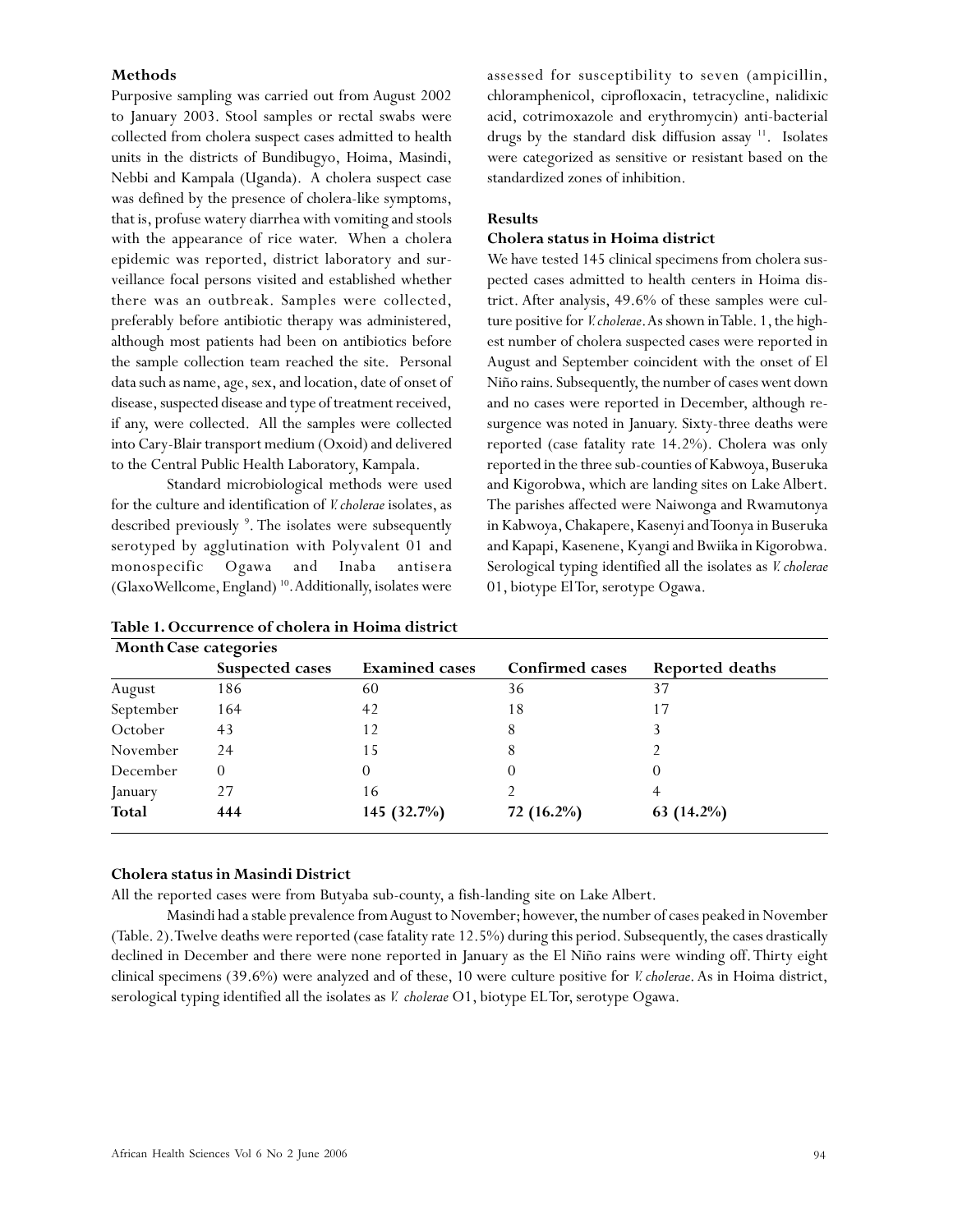| Month     | Case categories |                       |                 |                 |
|-----------|-----------------|-----------------------|-----------------|-----------------|
|           | Suspected cases | <b>Examined</b> cases | Confirmed cases | Reported deaths |
| August    | 18              | h                     |                 |                 |
| September | 13              |                       |                 |                 |
| October   | 12              | h                     |                 |                 |
| November  | 46              | 19                    |                 |                 |
| December  |                 |                       |                 |                 |
| January   |                 |                       |                 |                 |
| Total     | 96              | $(39.6\%)$<br>38.     | $10(10.4\%)$    | $12(12.5\%)$    |

## **Table 2. Occurrence of cholera in Masindi district**

## **Cholera status in Bundibugyo district**

In Bundibugyo, twelve samples were analyzed and 8 were confirmed positive for cholera. All the reported cases were from Rwebisengo parish in Ntoroko sub-county. Rwebisengo is at the shores of Lake Albert and also borders the Democratic Republic of Congo. Case-fatality rate was 7.8% (Table. 3). Bundibugyo had stable cholera prevalence throughout the study period with no cholera cases reported in January 2003. All cholera isolates from this district were also serologically identified as *V. cholerae* O1, biotype EL Tor, serotype Ogawa.

| Month        | Case categories |                       |                 |                 |
|--------------|-----------------|-----------------------|-----------------|-----------------|
|              | Suspected cases | <b>Examined</b> cases | Confirmed cases | Reported deaths |
| August       | 25              |                       |                 |                 |
| September    | 21              | ND                    | ND              |                 |
| October      |                 | ND.                   | ND              |                 |
| November     | 24              |                       | 6               | 6               |
| December     | 23              |                       |                 |                 |
| January      | 0               | ND                    | ND              |                 |
| <b>Total</b> | 102             | 12 (11.8%)            | $10(9.8\%)$     | $8(7.8\%)$      |

## **Table 3. Occurrence of cholera in Bundibugyo district**

 $ND = not$  done. No samples were collected due to transport constraints.

## **Cholera status in Nebbi district**

During our study, 82 suspected cholera cases reported in Nebbi district. The cases came from Panyimur (Nya-ageparish) and Padyere sub-county. Panyimur is a landing site on the shores of Lake Albert and also borders the Democratic Republic of Congo. Nebbi had a stable cholera prevalence from August 2002 to December 2003, though with a peak in October. Case-fatality rate was 9.8% (Table. 4). Ten out of 25 cases sampled, were culture positive. Cultural, biochemical and serological characterization, also identified the isolates as *V. cholerae* 01, biotype El Tor, serotype Ogawa.

| Month        | Case categories        |                       |                 |                 |
|--------------|------------------------|-----------------------|-----------------|-----------------|
|              | <b>Suspected cases</b> | <b>Examined</b> cases | Confirmed cases | Reported deaths |
| August       |                        |                       |                 |                 |
| September    | 8                      |                       |                 |                 |
| October      | 28                     |                       |                 |                 |
| November     | 18                     |                       |                 |                 |
| December     | 17                     |                       |                 |                 |
| January      | $_{0}$                 |                       |                 |                 |
| <b>Total</b> | 82                     | $25(30.5\%)$          | $10(12.2\%)$    | $8(9.8\%)$      |

**Table 4. Occurrence of cholera in Nebbi district**

## **Cholera status in Kampala district**

In Kampala district, there were a total of 200 suspect cholera cases reported during the investigation. No cases were reported from August to October. However, cases emerged in November and drastically peaked in December, showing a typical epidemic curve. Because of concerted control measures, the number of cases significantly dropped to 46 in January and only 4 deaths were reported (case-fatality rate 2%) (Table 5). All deaths occurred in the community, before admission to the cholera treatment centre in Mulago.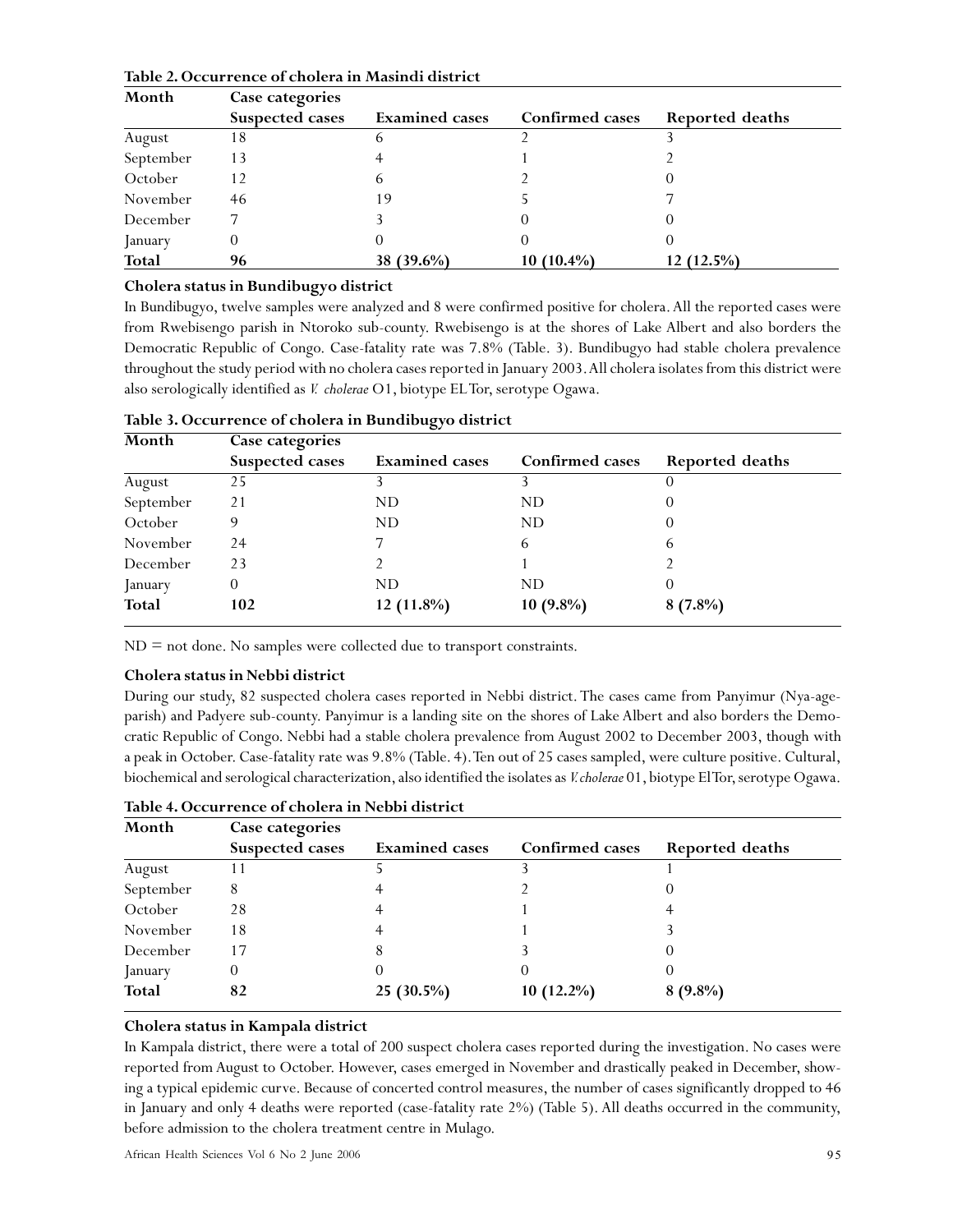The index case was from Natete in Rubaga division; however, cholera rapidly spread to other parishes including Busega, Mutungo, Kitintale in Nakawa division, Kibuli in Makindye division, Busiga in Ndeeba parish, Kisenyi and Nabugabo in central division. We examined 168 clinical specimens and 99 were confirmed positive by culture. Isolates from this district were also identified as *V. cholerae* 01, biotype El Tor, serotype Ogawa.

| Month        | Case categories |                       |                 |                 |
|--------------|-----------------|-----------------------|-----------------|-----------------|
|              | Suspected cases | <b>Examined</b> cases | Confirmed cases | Reported deaths |
| August       | ND.             | ND                    | ND              | ND.             |
| September    | <b>ND</b>       | ND                    | <b>ND</b>       | ND.             |
| October      | <b>ND</b>       | ND                    | ND              | ND.             |
| November     | 8               | 6                     | 4               |                 |
| December     | 146             | 120                   | 70              |                 |
| January      | 46              | 42                    | 25              | 0               |
| <b>Total</b> | <b>200</b>      | 168 (84.0%)           | 99 (49.5%)      | $4(2.0\%)$      |

| Table. 5. Occurrence of cholera in Kampala district |
|-----------------------------------------------------|
|-----------------------------------------------------|

 $ND = not$  done. There was no outbreak.

## **Reflections on cholera status**

During this study, a total of 924 suspected cholera cases were received in health centers in the five districts. There were 95 fatalities reported (case fatality rate 10.3%) and out of the 388 cases sampled, 201 were positive for cholera. At district level, our data suggest that Hoima district was the worst hit by this epidemic, as reflected by the largest number of suspected cases (48.1%) and highest case fatality rate (14.2%). Moreover 66.3% of the combined deaths occurred in this district. Interestingly, Kampala district, though second to Hoima in respect to suspected cases (21.6%), experienced the lowest case fatality rate (2.0%), suggesting disparity in magnitude of response to the epidemic in the former as opposed to the other districts.

# **Antibiotic sensitivity patterns of the** *V. cholerae* **isolates**

We found that 100% of the *V. cholerae* isolates from all the five study districts were sensitive to ciprofloxacin, tetracycline and erythromycin. Conversely, 100% of the isolates were resistant to cotrimoxazole and chloramphenicol while 98.5% and 89.9% isolates were resistant to ampicillin and nalidixic acid, respectively. It should be noted that the sensitivity to nalidixic acid varied from district to district with 100% of the isolates from Nebbi district being sensitive.

## **Discussion**

The salient finding from this present investigation is that almost all the study districts reported cholera outbreaks coincident with the rains suggesting that cholera is indeed endemic in these districts and reinforcing a link between El Niño and cholera. All the isolates were *V. cholerae* 01, biotype El Tor, serotype Ogawa. This latter finding is in agreement with previous studies which showed that currently, the El Tor biotype is virtually responsible for all the cholera cases through out the world 8 , except in Bangladesh where the "classical" biotype is predominant <sup>9</sup>.

Just like its epidemiological influence on malaria and other insect and vector-borne diseases <sup>4</sup>; El Niño also probably ushers in factors that trigger cholera outbreaks. *V. cholerae* have reputable environmental resistance, and moreover are microbial inhabitants of several water ecosystems including chitinaceous zooplankton and shellfish  $2^2$ . These attributes have been implicated as contributing factors in precipitating endemic occurrence in specific localities following outbreaks<sup>2</sup>. The particular zooplankton or *V. cholerae* vectors in the endemic districts in Uganda, however, need to be elucidated. Arguably, EL Niño might favor the proliferation of these vectors, hence *V. cholerae*, and thus initiating the outbreaks.

It is interesting to note that whereas cholera cases in Uganda have apparently been in the decline since 1998, with only 305 cases reported countrywide in 2001 <sup>12</sup>, our findings data show that the cholera situation in these endemic districts worsened as the number of cases shot up (924 reported cases) greatly, reversing the trend witnessed over the last three years. This change clearly points to the influence of El Niño phenomenon on cholera status in these districts. However, of perhaps more interest in this study is the observed disparity in respect to control and impact of the disease in Kampala district, as opposed to the others. Kampala district witnessed very few fatalities and the epidemic was arrested within only 3 months whereas the disease lingered for the entire study period in the other districts. What does this mean? And what can be learned from these data? It's apparent